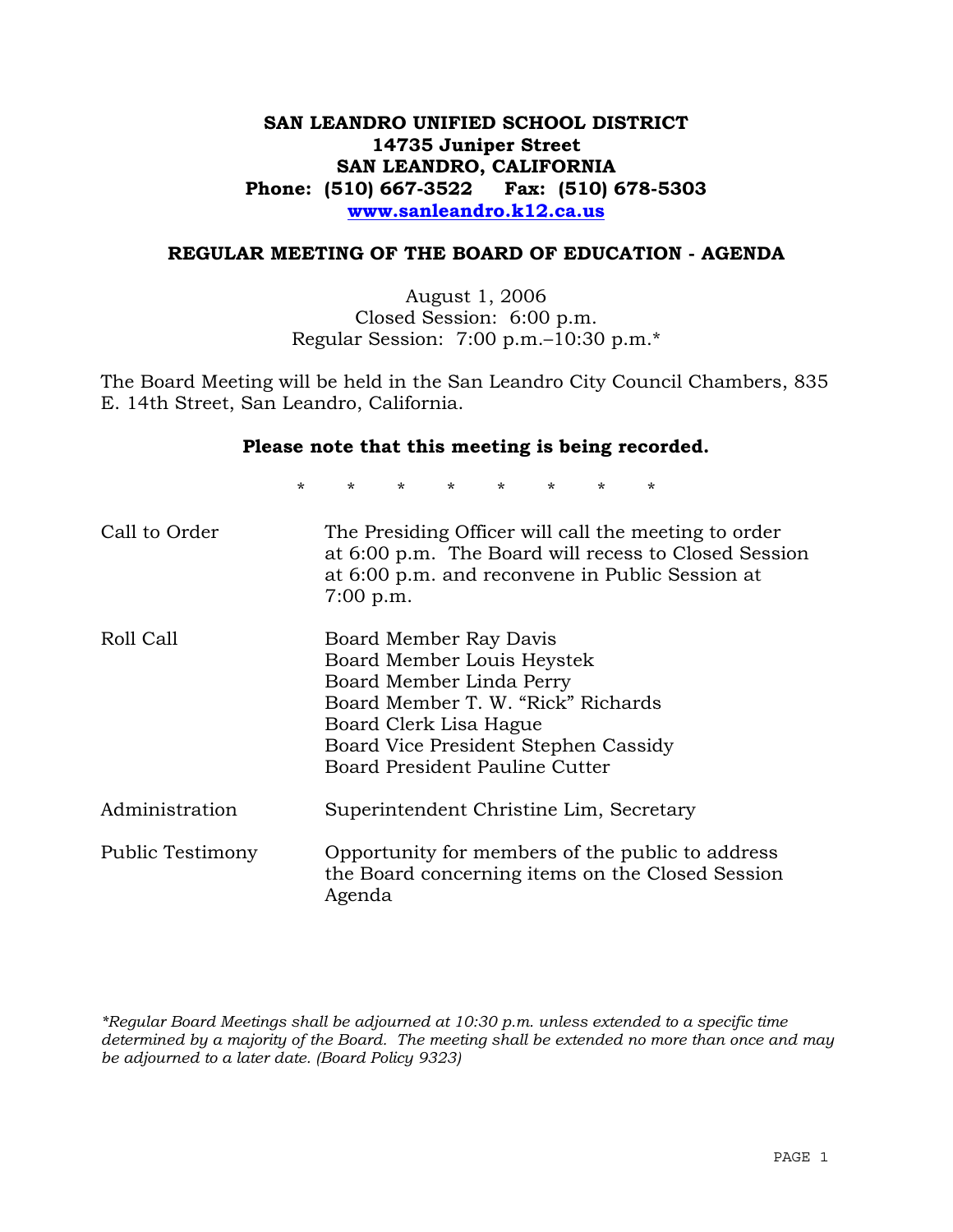Prior to the Public Session, the Board will meet in Closed Session pursuant to Government Code Sections 54957, 54957.6, 54956.9(b), 54956.8, and 54956.9.

- a) Public Employee Performance Evaluation, Title: Superintendent's Evaluation
- b) Public Employee Discipline/Dismissal/Release
- c) Conference with Labor Negotiator
- d) Conference with Legal Counsel Anticipated Litigation Significant exposure to litigation
- e) Public Employee Appointment Title: Communication Outreach Specialist
- f) Conference with Real Property Negotiator
- g) Conference with Legal Counsel Existing Litigation

| 54954.2(a) |                                                                                                                                                                                                                                                                                                                                                                                                                                                                                                                                                                                                                                                                                                                                                                                                                                                                                                                                                                                                                                                                                                                                                            |
|------------|------------------------------------------------------------------------------------------------------------------------------------------------------------------------------------------------------------------------------------------------------------------------------------------------------------------------------------------------------------------------------------------------------------------------------------------------------------------------------------------------------------------------------------------------------------------------------------------------------------------------------------------------------------------------------------------------------------------------------------------------------------------------------------------------------------------------------------------------------------------------------------------------------------------------------------------------------------------------------------------------------------------------------------------------------------------------------------------------------------------------------------------------------------|
|            | Motion Second Vote<br>Approve the Regular Meeting Agenda of August 1, 2006.<br>Motion __________ Second __________ Vote ________<br>Members of the audience who wish to address the<br>Board are asked to complete the yellow card available at<br>the entrance and submit it to the Board's Administrative<br>Assistant. Speakers who have completed the card will be<br>called when the item is reached on the agenda or, for<br>non-agenda items, during the Public Testimony. Cards<br>are to be turned in before the item is reached on the<br>agenda. Please note that this meeting is being recorded.<br>State law prohibits the Board of Education from taking<br>any action on or discussing items that are not on the<br>posted agenda except to A) briefly respond to statements<br>made or questions posed by the public in attendance; B)<br>ask questions for clarification; C) provide a reference to a<br>staff member or other resource for factual information in<br>response to the inquiry; or D) ask a staff member to<br>report back on the matter at the next meeting and/or put<br>it on a future agenda. (Government Code Section |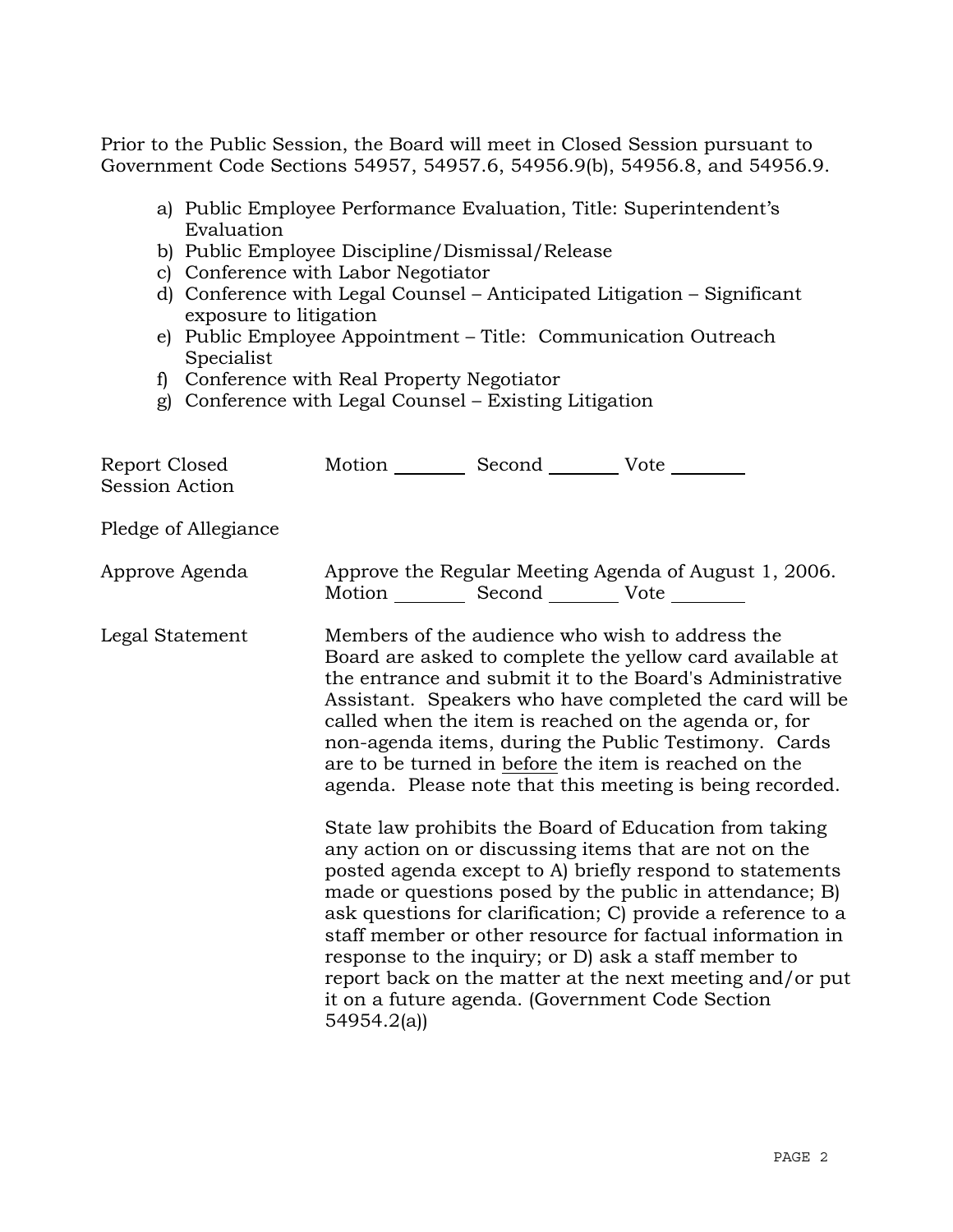# **PRESENTATIONS**

\* Wendy Ponder, Assistant Director of Categorical Programs, will present information related to the district's programs for English Learners. Specifically, the presentation will include progress made during the 2005-2006 school year in defining the district's biliteracy program, including curriculum for transitioning students from Spanish to English. Wendy will also highlight key changes in the district's English Learner Master Plan which will be evaluated and updated in 2006-2007 to ensure that the district's plan is aligned with new state and federal requirements. The district will conduct an EL Master Plan self review in 2006-2007.

# **ACTION ITEMS**

These items are presented for action at this time. Some may have been reviewed at a previous meeting.

#### General Services

| $1.1-A$                  | <b>Staff Recommendation:</b>                                        |  |  |  |
|--------------------------|---------------------------------------------------------------------|--|--|--|
|                          | Resolution #06-33, San Adopt Resolution #06-33, San Leandro Unified |  |  |  |
|                          | Leandro Unified School School District Facility Improvement Bond    |  |  |  |
| District School Facility | November 7, 2006.                                                   |  |  |  |
| Improvement Bond         | Motion Second Vote                                                  |  |  |  |
| November 7, 2006         |                                                                     |  |  |  |

### **PUBLIC TESTIMONY ON NON-AGENDA ITEMS**

**REPORTS** Correspondence Superintendent's Report Board Committee Reports

• Communication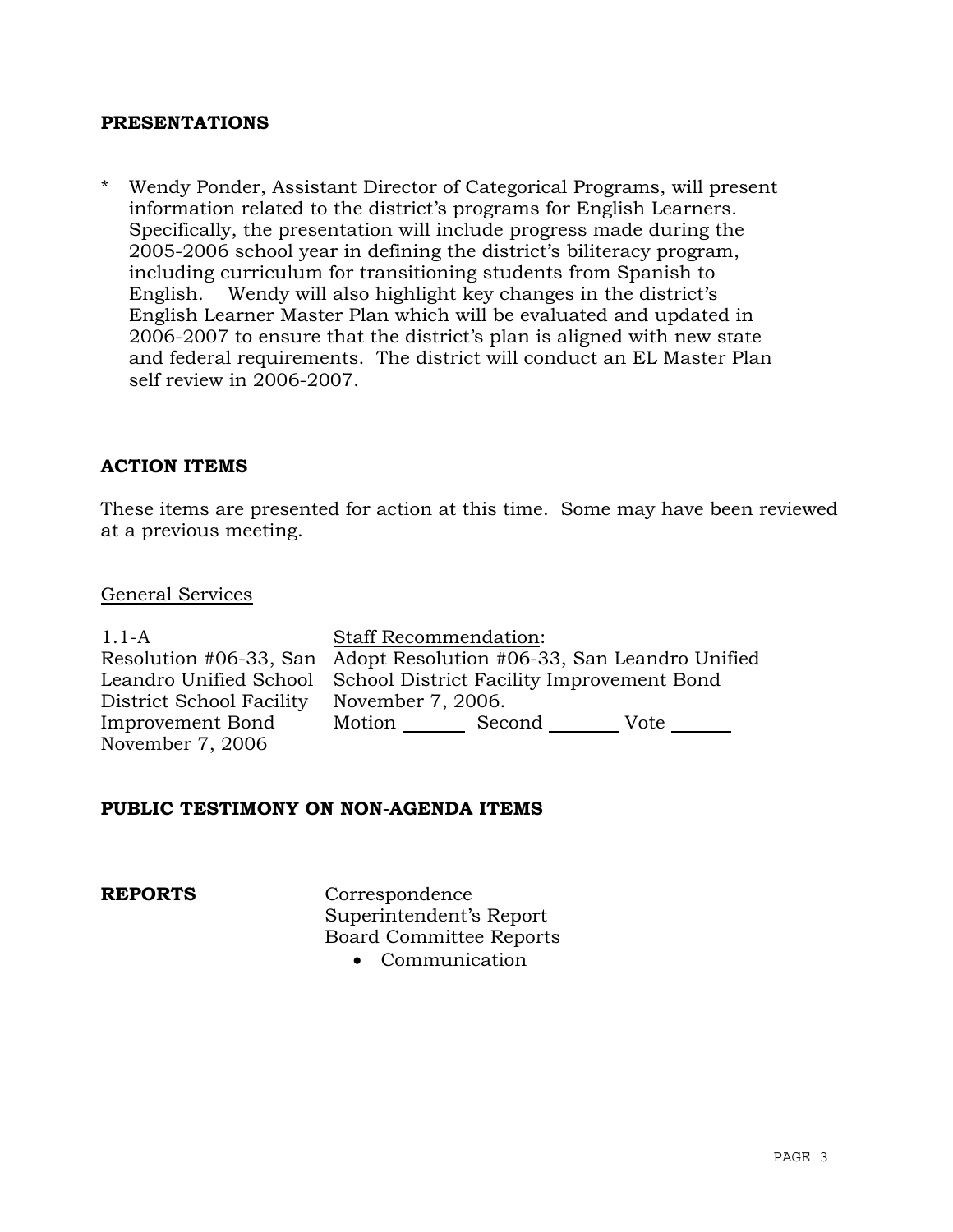# **CONSENT ITEMS**

These items are considered routine and may be enacted by a single motion. At the request of any member of the Board, any item on the consent agenda shall be removed and given individual consideration for action as a regular agenda item.

| Human Resources                                               |                                                                                                                                             |
|---------------------------------------------------------------|---------------------------------------------------------------------------------------------------------------------------------------------|
| $2.1-C$<br>Acceptance of<br>Personnel Report                  | <b>Staff Recommendation:</b><br>Accept Personnel Report as submitted.<br>Motion Second<br>Vote                                              |
| $2.2 - C$<br>Renewal of Student<br><b>Teaching Agreements</b> | <b>Staff Recommendation:</b><br>Approve the renewal of the Student Teaching<br>Agreements between the District and Saint Mary's<br>College. |

Motion Second Vote

#### Business, Operations, and Facilities

| $4.1-C$               | <b>Staff Recommendation:</b>                   |  |  |  |  |  |
|-----------------------|------------------------------------------------|--|--|--|--|--|
| Award of Contract for | Approve contract award for Bid Package #06-08, |  |  |  |  |  |
| Window Replacement,   | Window Replacement at Madison Elementary       |  |  |  |  |  |
| Madison Elementary    | Repair Phase II, to Coulter Construction.      |  |  |  |  |  |
| Repair Phase II       | Motion<br>Second<br>Vote                       |  |  |  |  |  |

# **ADDITIONAL SUGGESTIONS AND COMMENTS FROM BOARD MEMBERS**

| <b>ANNOUNCEMENT</b> |  | <b>Board of Education Meetings</b> |  |
|---------------------|--|------------------------------------|--|
|                     |  |                                    |  |

- Regular Meeting August 15, 2006
- Regular Meeting September 6, 2006
- Regular Meeting September 19, 2006
- Regular Meeting October 3, 2006
- Regular Meeting October 17, 2006
- Regular Meeting November 7, 2006
- Regular Meeting November 21, 2006
- Regular Meeting December 5, 2006
- Regular Meeting December 19, 2006
- Regular Meeting January 17, 2007
- 
- Regular Meeting February 6, 2007
- Regular Meeting February 21, 2007
- Regular Meeting March 6, 2007